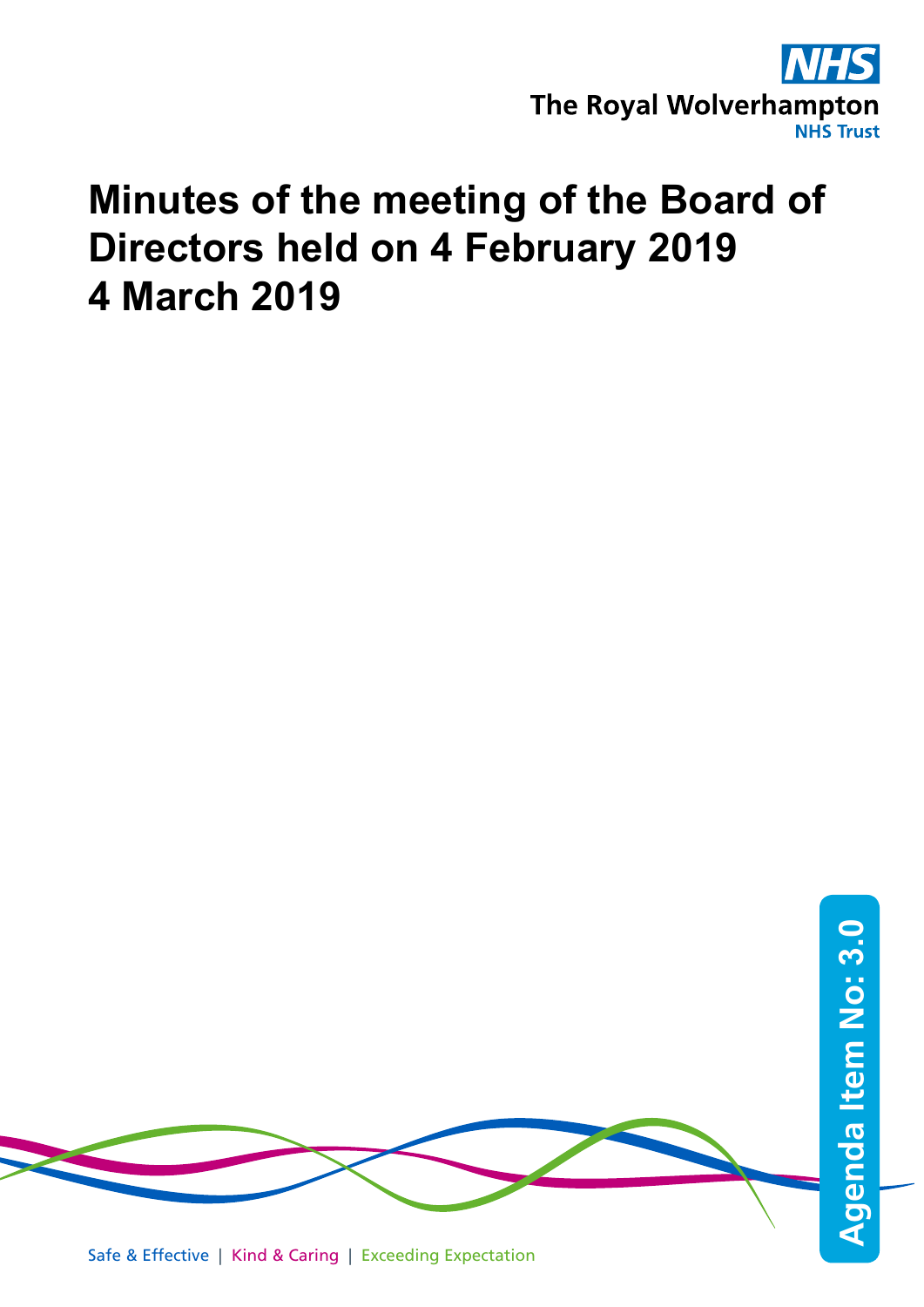## **The Royal Wolverhampton NHS Trust**

#### **Minutes of the meeting of the Board of Directors held on Monday 4 February 2019 at 10 am in Board Room, Corporate Services Centre, Building 12, New Cross Hospital, Wednesfield, Wolverhampton**

Prof. A-M Cannaby (v) Dr J Odum (v) Medical Director

**PRESENT:** Mr J Vanes Chairman<br>Prof. A-M Cannaby (v) Chief Nursing Officer Mr A Duffell **Director of Workforce** Mr R Dunshea Non-Executive Director Ms R Edwards Non-Executive Director Mr J Hemans Non-Executive Director Mr S Mahmud Director of Integration Mrs M Martin Non-Executive Director Ms Nuttall (v) Chief Operating Officer Mrs S Rawlings Non-Executive Director Mr M Sharon **Director of Strategic Planning and Performance** Ms J Small Non-Executive Director Mr K Stringer (v) Chief Financial Officer/Deputy Chief Executive *(v) denotes voting Executive Directors.*

#### **IN ATTENDANCE:**

Mr T Arrowsmith Mr S Hildrew Seimens Dr C Huntley RWT Mr C McIntosh Pfizer Ms T Palmer RWT Ds S Steadman RWT

Ms S Evans **Head of Communications, RWT** Ms S Gill **Healthwatch Wolverhampton** Mr K Wilshere **Company Secretary, RWT** 

#### **APOLOGIES:**

Ms Etches OBE Deputy Chief Executive Mr D Loughton (v) CBE Chief Executive Officer

#### **Part 1 – Open to the public**

#### **TB.7196: Apologies for absence**

Apologies were received from Mr Loughton and Ms Etches.

#### **TB.7197 : To receive declarations of interest from Directors and Officers**

There were no declared changes or conflicts arising from the list of declarations reviewed.

#### **Resolved: That the updated declarations of interest by Directors and Officers be noted.**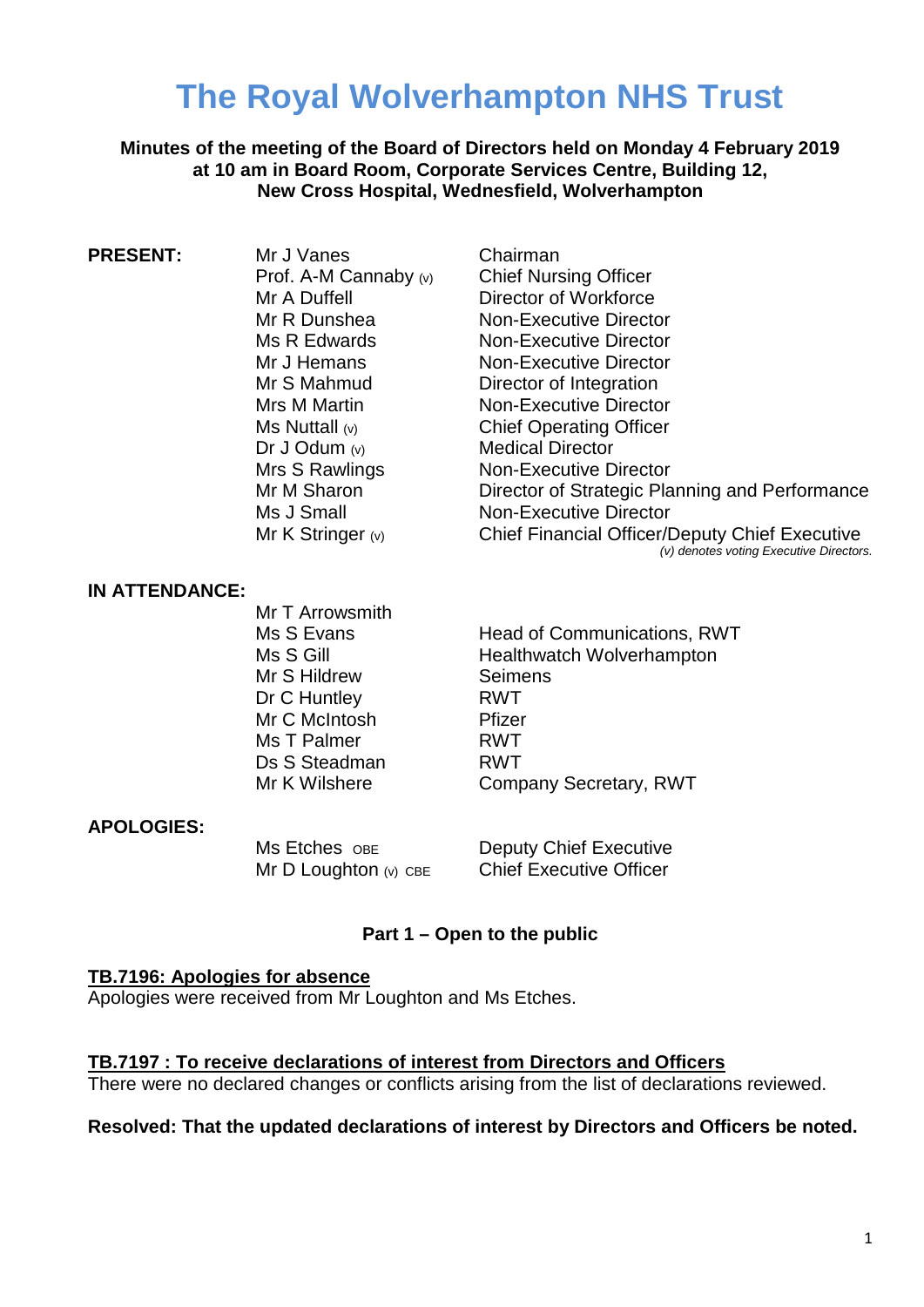#### **TB.7198: Minutes of the meeting of the Board of Directors held on, 3 December 2018**

Ms Edwards had one change to the draft minutes – the addition of an Action Point and timescale following the final paragraph, page 7, item TB.7148 Maternity Cap and Activity Update Report as follows:

**Action:** Mr Sharon to provide an initial review and update on the potential impact on RWT Maternity service following changes announced to the service at Shrewsbury and Telford Hospitals at the 1 April Board Meeting.

#### **Resolved: That the minutes of the meeting of the public session of the Trust Board held on Monday 3 December 2018 with the addition of the Action Point above be approved as a correct record.**

#### **TB.7199: Matters arising from the minutes of the meeting of the Board of Directors held on 3 December 2018**

There was no Matters Arising other than those noted as Board Action Points.

#### **TB.7200: Board Action Points**

2018/TB 6710 also 30 July 2018/TB 6979 Midwifery Service Report It was agreed that the action remained unclosed and re-dated to the February 2019 Trust Board meeting, 4 February 2019.

#### **Resolved: that the action be considered closed (on Agenda) and removed.**

#### **TB.7201: Chief Executive's Report**

Mr Stringer introduced the report in the absence of the CEO. He highlighted a busy period for the CEO and the Trust and a great deal of activity particularly related to innovation and new technology opportunities, being part of the Sustainability and Transformation Partnership (STP) and wider NHS systems evolution including the STP role in capital allocation, the CEO's role in the wider Cancer network and services engagement as well as continued contact with local stakeholders, attending the launch of the NHS 10 year plan and participation in the recent Chair recruitment process.

Ms Rawlings asked about the contact with Lightfoot. Mr Mahmud said it was an exploratory meeting looking at potential use of data systems. Mr Dunshea asked how the meeting with the Safeguarding Board had gone. Prof. Cannaby said that it had unfortunately been cancelled at short notice. Mr Vanes asked whether there was any further information regarding Shrewsbury and Telford Hospital Trust's recent announcements. Mr Sharon clarified the position and confirmed that SaTH had taken the decision to site a single Emergency Department at Shrewsbury and the relocation of Maternity Service at the Shrewsbury site with the re-use of the Telford site for planned care. He said that the potential impact of this was being assessed in terms of RWT. He highlighted that the decision may be subject to some form of review or legal challenge but that the capital availability had been confirmed to be followed by a final Business Case.

#### **Resolved: that the Chief Executives Report be received and noted.**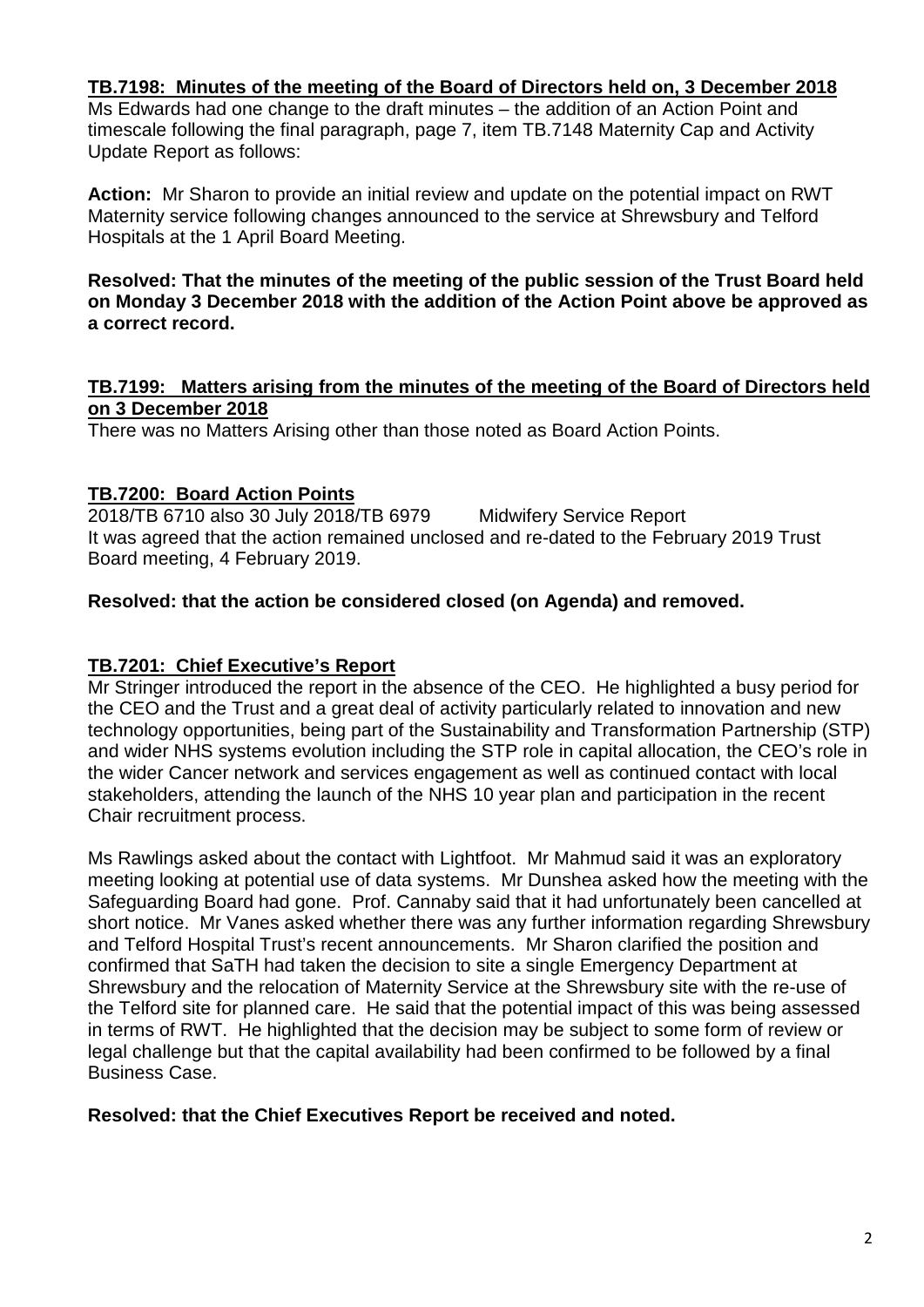#### **Patient Safety, Quality and Experience**

#### **TB.7202: Patient Story**

Prof. Cannaby introduced the patient story from a patient who had received services from the Trust over a considerable period of time since 2012 in relation to his cancer. He spoke about receiving his initial diagnosis and spoke highly of the clinical teams care, contact and immediate treatment response. He related his experiences over time and the high standard of care and compassion from all staff he had come across. He said his only negative experience related to treatment when he had broken his arm as a result of neutropenia in relation to a lack of knowledge in the staff in that area and his wife being inappropriately and inaccurately informed that he was dying. He related how his Consultant had corrected the misconception. He was continually positive about his care and treatment.

Prof. Cannaby spoke about subsequent cross-education of staff regarding other areas of speciality to ensure consistency of care. Ms Edwards asked how his bones had become susceptible to breaking. Dr Odum said it related to osteoporosis and degrading of the bone marrow and was a recognised feature of the condition.

Ms Rawlings asked about the staff education in ensuring accurate information is given in future. Prof. Cannaby said that in her view the principle was to ensure staff sought adequate advice and information prior to discussion with patients and their relatives from specialist colleagues. Prof. Cannaby added that there was an ongoing programme of Nurse Education available including specialist knowledge and principle care factors.

#### **Resolved: that the Patient Story be received and noted.**

#### **TB.7203: Mortality Action Plan/Learning from Deaths update**

Dr Odum introduced the report and highlighted the following aspects. He said that there had been no change in the overall statistical position and that over the winter crude mortality had been higher locally and nationally. He confirmed that the SHMI had remained at 1.22. He went on to detail that the Admission numbers had continued to reduce in the Trust along with a reduction in the older people admitted as part of this.

Dr Odum said that the number of deaths in hospital remained relatively high and that seven Medical Examiners had been recruited and were taking up the roles including reviewing notes and speaking with relatives. He went on to say that the bereavement nursing role was in the process of being recruited to and would be part of enabling and supporting relatives to participate in future reviews.

He then referred to the Coding reviews that had shown issues with primary and secondary diagnosis categorization with work between coders and clinicians continuing to improve accuracy. He highlighted that with fewer numbers of discharged patients, the correct attribution becomes more important.

Dr Odum referred to the recent sign off and introduction of a local coding Policy to ensure capture of all relevant co-morbidities and also referred to the work with PwC is undertaking which is also looking to ensure coded spells/episodes are correct. He said that their initial findings related to the depth of coding in specified clinical areas and conditions (around 20%) and the relative risk scores of death of deceased patients being under represented. He provided an illustration of the differential risks of death between conditions that may look superficially similar hence the requirement for greater accuracy. He said that work was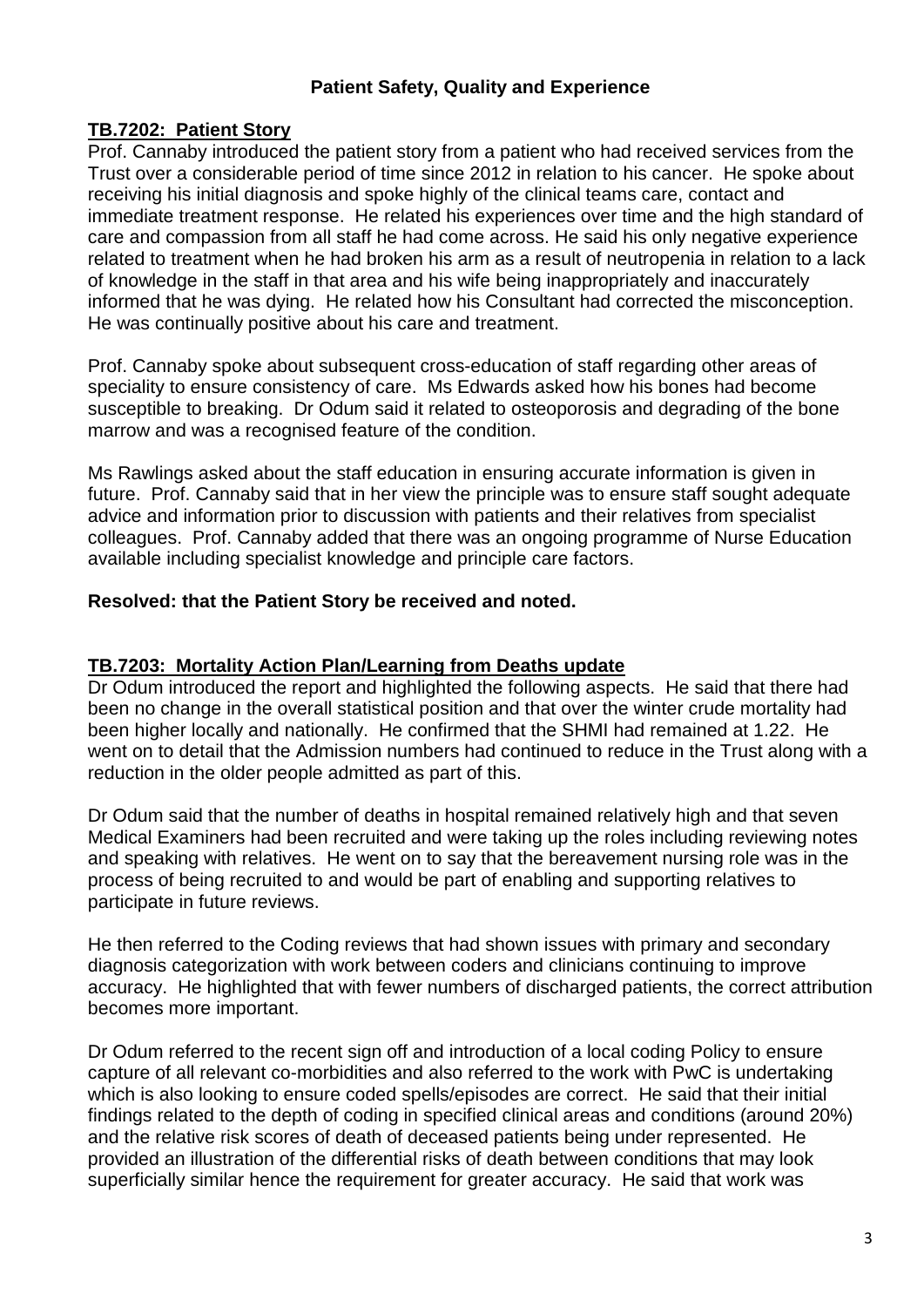continuing on this between clinical and coding staff to revise the submitted data in the short term.

With respect to the quality improvement agenda he said that the Mortality reviews had shown that around 3-4% of cases had issues relating to the standard of care as detailed in the IQPR for example recognition and management of deteriorating patients, recognition of sepsis and with end of life care.

Dr Odum said that the updated VitalPAC with the national early warning score and the revised approach to Sepsis recognition was awaiting implementation. The recognition and treatment of Sepsis had continued to improve with further gains to be made.

Dr Odum said the Business Case to enhance the in-hospital and out-reach services for End of Life Care support services had been approved and that the recruitment to posts had commenced.

The Business Case to appoint additional nurses to the critical care outreach team had also been approved and will strengthen the support for management of the deteriorating patient 7 days/week.

Dr Odum summarised the recent Audit activity that had been undertaken on the care pathways in areas with the raised mortality rates on both medical and nursing components. He said the first one had commenced regarding pneumonia.

Dr Odum referred to the Mortality Policy and Strategy recently completed and further activity across the health community to improve community based end of life care. He referred to the learning from death Structured Judgement Reviews (SJR's) now focussing on deaths in specific groups plus in reviews in a random 10% of other deaths for further learning points included in the IQPR.

Dr Odum then referred to the external review by Stan Silverman with a draft report being reviewed and with a focus on quality of care. He also said that the Trust was out to recruit to the quality improvement lead role. He said there was a lot of interest in this post and it's potential. He then referred to further CQC Alerts received and being responded to and he noted that there was a national review of the SHMI process by NHSI with technical support and input.

Mr Vanes said that Prof. Cannaby and Mr Mahmud had added to the information given by Dr Odum. Prof. Cannaby confirmed the improvements undertaken to the audit process application. Mr Mahmud said that real time calculations showed location improvement in the SHMI before it entered the national comparison and basing. He said that the outlier alerts had been expected and anticipated. Ms Edwards asked about the Action Plan and the involvement of bereaved families and that there was no implementation date. Mr Wilshere confirmed that the paper provided was not complete and had aspects missing in the conversion of the documents. He said that the paper provided would be replaced in the papers in due course (this was confirmed soon thereafter).

Dr Odum clarified the changes to the engagement of families and relatives in the future review process. Prof. Cannaby said that there were Bereavement Nurses in some specified areas but that the new role would expand this potential and process. Ms Martin asked about the red item relating to CQI audits. Dr Odum confirmed that these had now commenced. Prof. Cannaby confirmed this alongside nursing audits in the same area. Ms Martin suggested breaking this action down for future reporting. Ms Martin said that she remained unassured in respect of the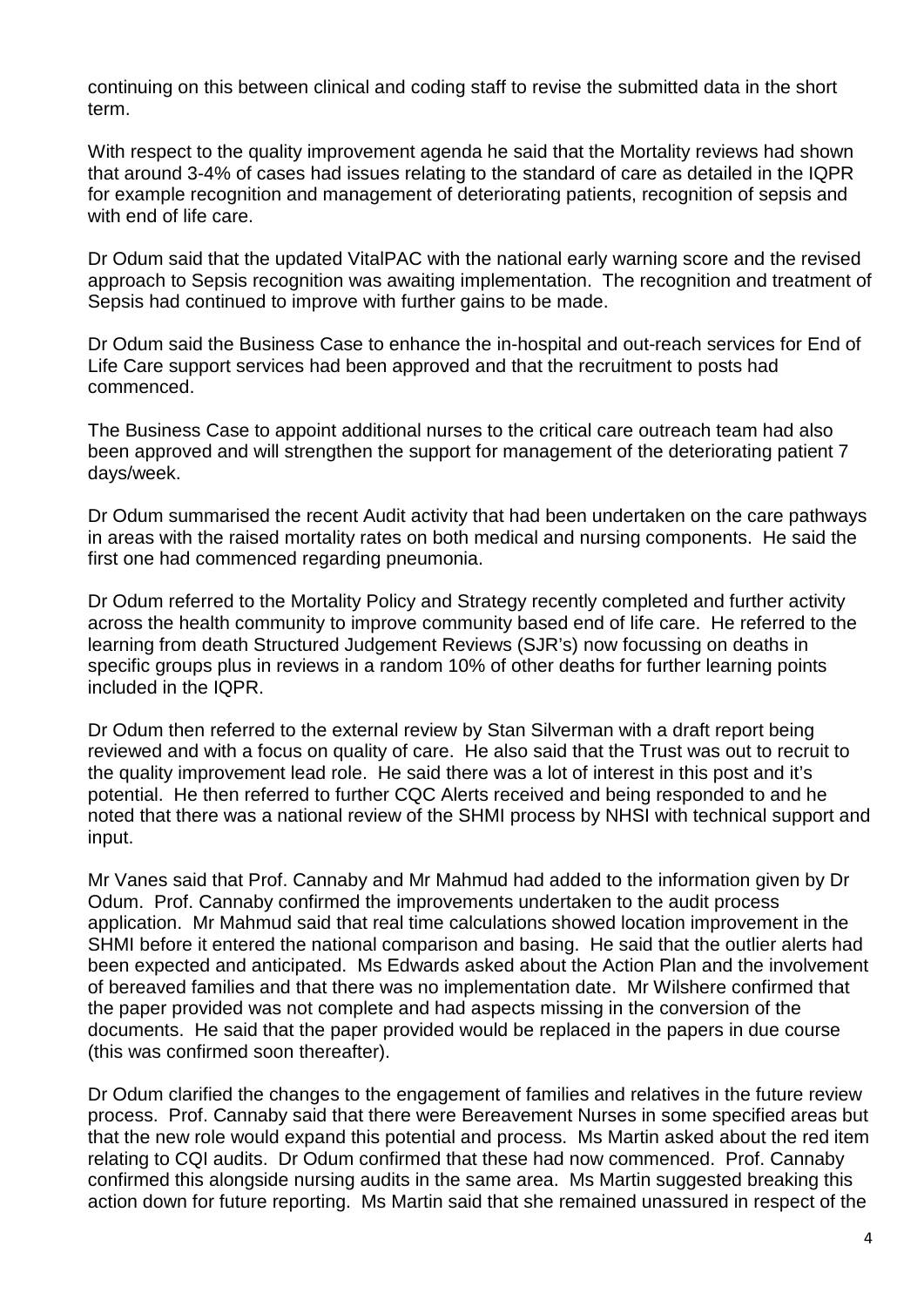improvement of coding accuracy and the recovery of appropriate costs given the content of the report. Mr Stringer explained that the cost recovery and attribution was a complex process from clinical records through to the submitted coding data. He said that each Finished Consultant Episode (FCE) was being examined and that the work undertaken by PwC was enhancing and improving this. He also referred to the use of artificial intelligence in improving this. Ms Martin said the data capture and coding elements were therefore both being examined and acted upon. Mr Stringer confirmed this. Ms Martin said the data capture from clinicians remained unaddressed.

Prof. Cannaby said that there was increased joint work on this in AMU where clinicians and coders worked together at the same time to discuss and improve the definition and recording of the initial data. Mr Mahmud confirmed the PwC system looked at both aspects but that further data cycles were required to assess what and the degree of improvement that could be achieved. He also referred to work that other Trusts were taking in parallel to improve their recording and coding. Ms Martin asked when that might be available. Mr Mahmud said in around 6 months. Ms Martin asked when the Stan Silverman report would be available to the Board. Dr Odum said that it was imminent. Mr Dunshea asked what the SHMI was. Dr Odum confirmed it was 1.22. Mr Mahmud said the locally tracked downward trend position would change when nationally rebased on the rolling 12 month period. Mr Vanes referred to the work underway and asked that the executives remain vigilant in pursuing all aspects of this important work and he thanked those involved to date for their efforts and focus.

#### **Resolved: that the Mortality Report – Learning from Deaths update be noted.**

#### **Strategy, Business and Transformation**

#### **TB.7204: Memorandum of Understanding – The Black Country and West Birmingham Sustainability and Transformation Partnership (STP)**

Mr Sharon introduced the paper and explained that this was an updated version and that it was for approval. He said the document raised no new or changed risks and that limitation was clearly defined therein. Mr Sharon said that the increased use and emphasis meant that being an active member of the STP was required.

Mr Vanes said the legal name remained incorrect. Mr Sharon confirmed that this would be changed. Ms Edwards asked about the development of Key Performance Indicators across the STP. Mr Sharon said this was the collation and aggregation across the STP of data already collected and submitted. He said that questions had been raised about how this would or would not provide benefits and insight compared to existing submissions and performance management. Mr Vanes referred to the chart on page 25 and the pivotal role of one key group in future decision making and impact.

#### **Resolved: that the Memorandum of Understanding – The Black Country and West Birmingham Sustainability and Transformation Partnership (STP) be approved subject to the use of the Trust's correct name.**

#### **TB.7205: Brexit Planning Summary**

Ms Nuttall introduced the paper and the brief summary therein of the preparation for possible implications within the requirements of the NHS nationally. She highlighted the areas of identified vulnerability, the known and the unknown referred to in the report and that all had been escalated to the NHS centrally with local monitoring, the frequency of which will flex depending on the national lead.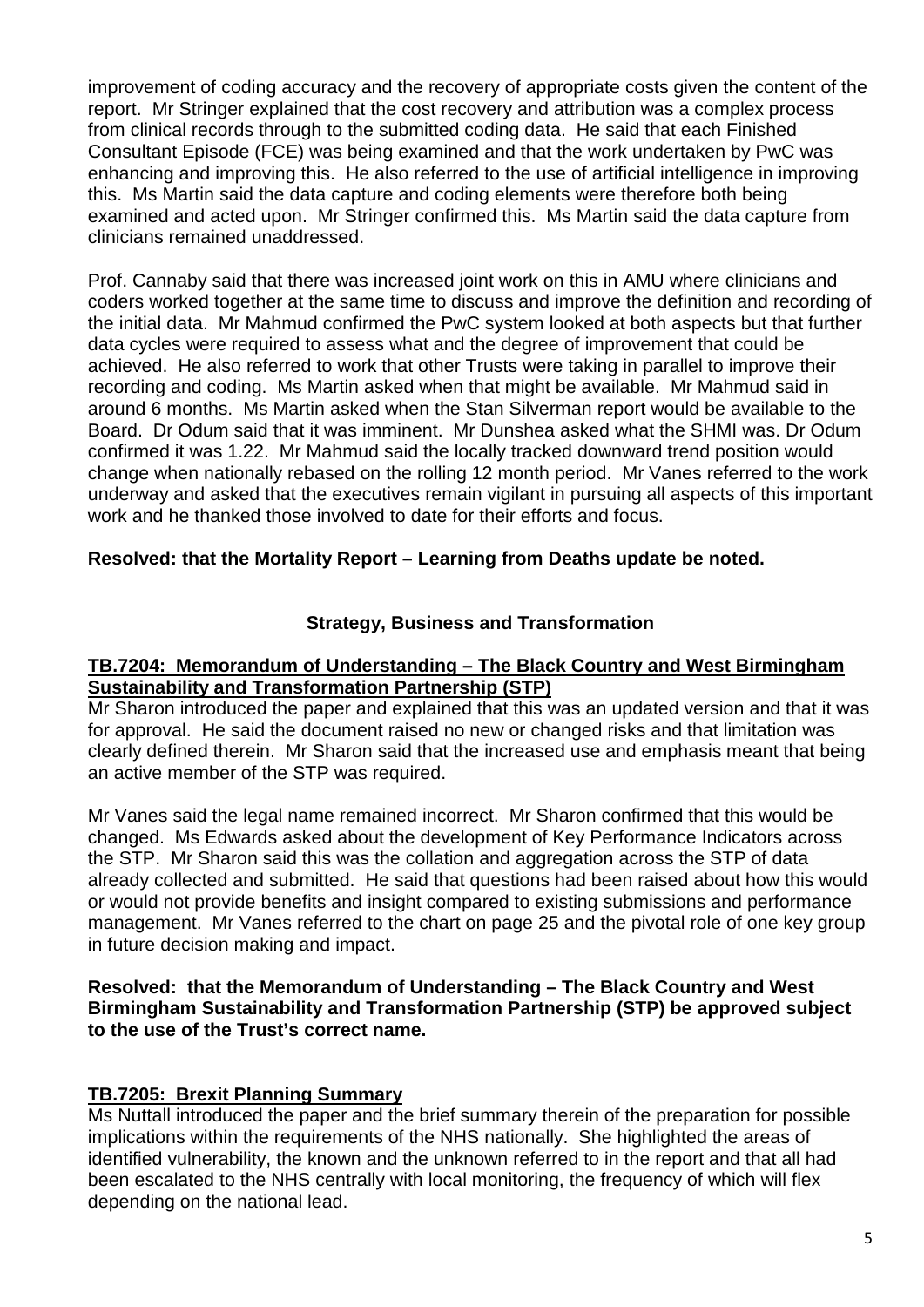Mr Vanes referred to the concerns regarding the status of EU nationals working in the UK and the potential implications for employers. Ms Nuttall said there had been meetings with staff potentially impacted upon with support in place as far as can be provided at this point. Mr Duffell reiterated the Trust's support for staff including ongoing communication and signposting where known.

Mr Vanes also highlighted issues for people where partners or family members are EU nationals.

#### **Resolved: that the Brexit Planning Summary be received and noted.**

#### **TB.7206: NHS 10 Year Plan Summary**

Mr Sharon introduced the paper and highlighted a number of aspects that would impact upon the Trust. He said there was now planning guidance but with aspects to be confirmed. He also confirmed that conversations were continuing regarding targets and workforce issues. He said the focus on patient outcomes was well received but that the funding settlement was mainly to provide stability and catch-up rather than for investment in new or innovative services. He said the focus on investment in mental health and primary care was welcomed along with the continued use and implementation of quality improvement methodologies for gains in quality, safety and possibly cost.

He said that the Plan outlined that all STP's would become ICS's by 2021 but that there was detail on this to follow. Mr Sharon referred to the new Primary Care Contract that featured inclusion in local networks with further funding opportunities for extended primary care teams e.g. community nursing teams based around local primary care networks. He said it also included options for extended services on a network level. He said it referred to preventative elements without addressing the issues regarding public health spending reductions and that revision of the funding formulae towards areas of higher deprivation.

Mr Sharon said that the references to outcomes were set out in the report and paper, as were the staffing elements including additional nurse training funding, the emphasis on the use of new technology and the roll out of the NHS App, waste reduction, achieving financial balance and a continued constrained capital situation, changes to regulation and greater use of the model hospital/model system metrics.

Mr Sharon said it set out the ideas for potential legislative change although he said it was unclear as to whether these would, when worked through, achieve priority parliamentary time. Mr Duffell said the workforce aspects lacked detail with further work was underway that would make it likely that the Workforce Plan might not emerge until later in the year. Mr Vanes asked that further time and consideration be devoted at the planned away-day in March 2019. Mr Dunshea asked who will be pushing RWT towards aspects of the plan. Mr Sharon said commissioners and STP along with NHSe and NHSi would be likely to be the one focussing on the development of the primary care networks.

Mr Mahmud spoke about the Trust's increasing involvement in Public Health provision locally. Mr Sharon said that local systems would be required to produce local STP based plans to enable the national plan. Mr Dunshea asked whether the Trust or STP would report against this. Mr Sharon said he thought it would probably be both.

#### **Resolved: that the NHS 10 Year Plan Summary be received and noted.**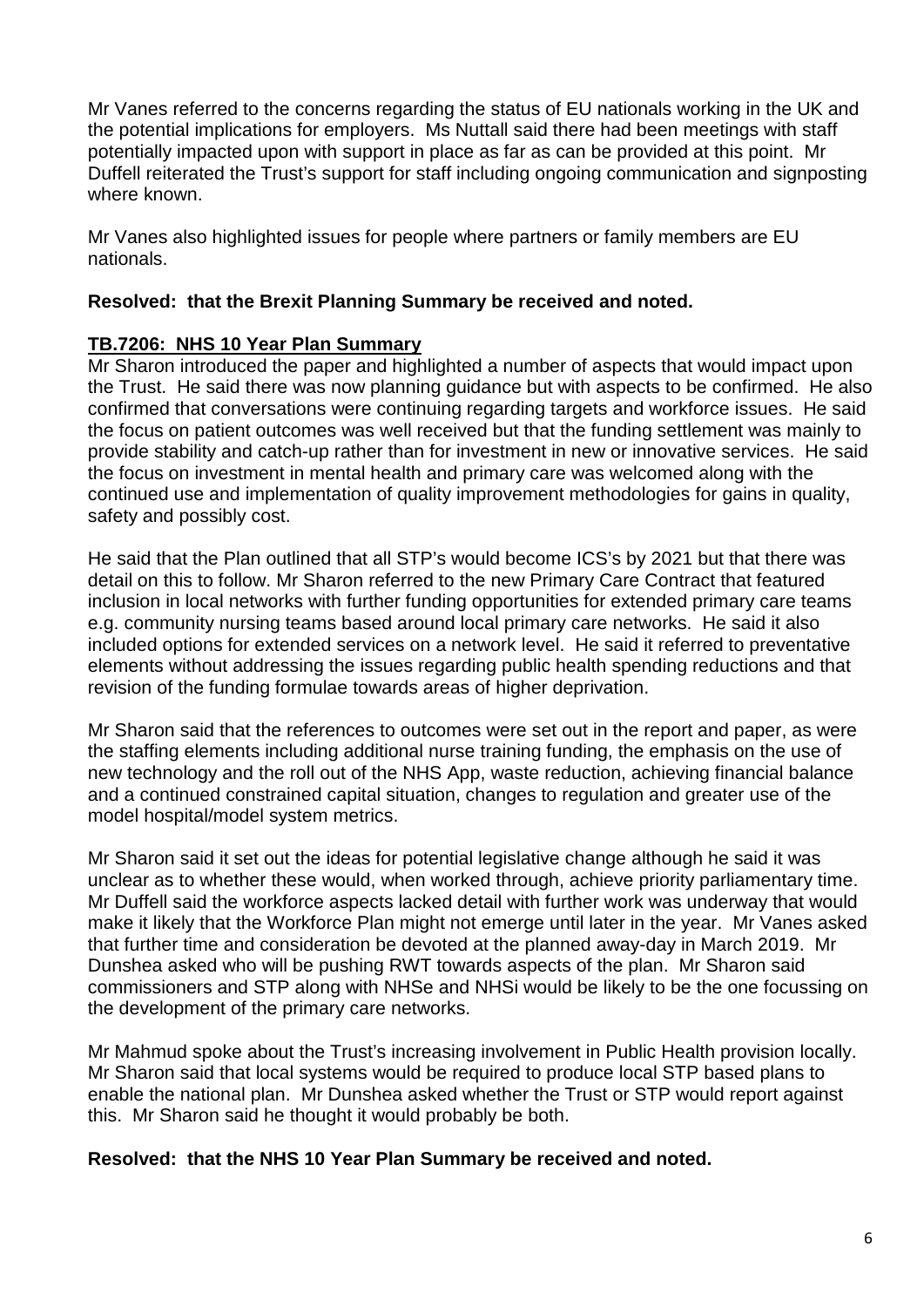#### **TB.7207: Estates Strategy**

Mr Stringer introduced the Strategy. Ms Martin clarified that it had been reviewed by the Finance and Performance Committee previously. Mr Stringer said it was an update of the current Strategy and that a five year plan ahead would be required and reviewed from June 2019 onwards to fit in with the national timescales and cycles once known. Mr Stringer highlighted the changes undertaken including Mid-Staffs acquisition and Vertical Integration practices, the challenges relating to diagnostic capacity, Maternity capacity, Radio Pharmacy, community strategy, West Park and Cannock Chase. He said the 12 month capital plan would follow at the next Board.

#### **Resolved: that the Estates Strategy update be received and noted.**

#### **Resolved: that the Estates Strategy timescale extension by 12 month hence be approved.**

#### **Performance**

#### **TB.7208: Midwifery Service Report**

Ms Palmer joined the meeting and introduced the report highlighting that there had been further recruitment towards meeting the Birth-rate plus ratios, currently 1:28 and at 1:27 when all the new recruits were in place. She said that Walsall lifted their cap a few months ago but that women who had elected to come to Wolverhampton had not asked to move back to Walsall. She said that levels were within the RWT cap but not by much and that this was being monitored with the COO frequently. Ms Palmer said that the standards regarding continuity of carer presented a challenge and that an update would follow mid-year. She also highlighted the new national Healthcare Safety Investigation Branch (HSIB) reporting was about to commence. She finally said the NHSLA Maternity Incentive Scheme Year 2 was being pursued against 10 safety actions requiring compliance with an update to follow at a subsequent Board.

Ms Rawlings asked about the HSIB investigations and how many cases had previously met the reporting criteria. Ms Palmer said in the previous year there had been 13, perhaps, more than typically but due to the RWT service being a 'cooling centre' and many cooled babies meet the reporting criteria. She confirmed that the HSIB investigation takes over from the internal Serious Incident process – the SI is reported internally and then referred on to HSIB. Prof. Cannaby said the process will be traced through the RWT SI tracking. Ms Edwards asked about the NHSLA Standard  $5 - c -$  and 1:1 care in labour. Ms Palmer said this was being met currently. Ms Martin asked for clarification of the midwife to birth ratio and whether the 1:27 was the new requirement whereas it was previously 1:30. Ms Palmer confirmed that this had changed as the ratio was now calculated factoring in the acuity of the births catered for in each Trust's case and circumstances. Ms Martin said that had made a considerable difference in the workforce requirement and asked how that had been funded. Ms Palmer said there was a risk. Ms Nuttall confirmed it was a cost pressure. Mr Vanes asked whether this had been pursued. Mr Sharon confirmed the funding issue would be picked up as part of the negotiations with local commissioners. Mr Stringer asked whether this was straightforward or whether commissioners would assume existing funding met the requirements. Ms Nuttall said the continuity of care was a national requirement and challenge and Ms Palmer confirmed this had been raised nationally in terms of how this too would be accounted for in terms of cost. Mr Vanes asked how the acuity judgement was made. Ms Palmer said it was done on recent 3 months of data. Mr Vanes asked how often it would be re-assessed. Ms Palmer said every 3 years unless requested sooner if local leaders thought there was a change. Mr Vanes said he was surprised by the small amount of data used. Mr Sharon asked whether other local Trusts were similar. Ms Palmer said it was. Mr Stringer asked about the payment criteria for NHSLA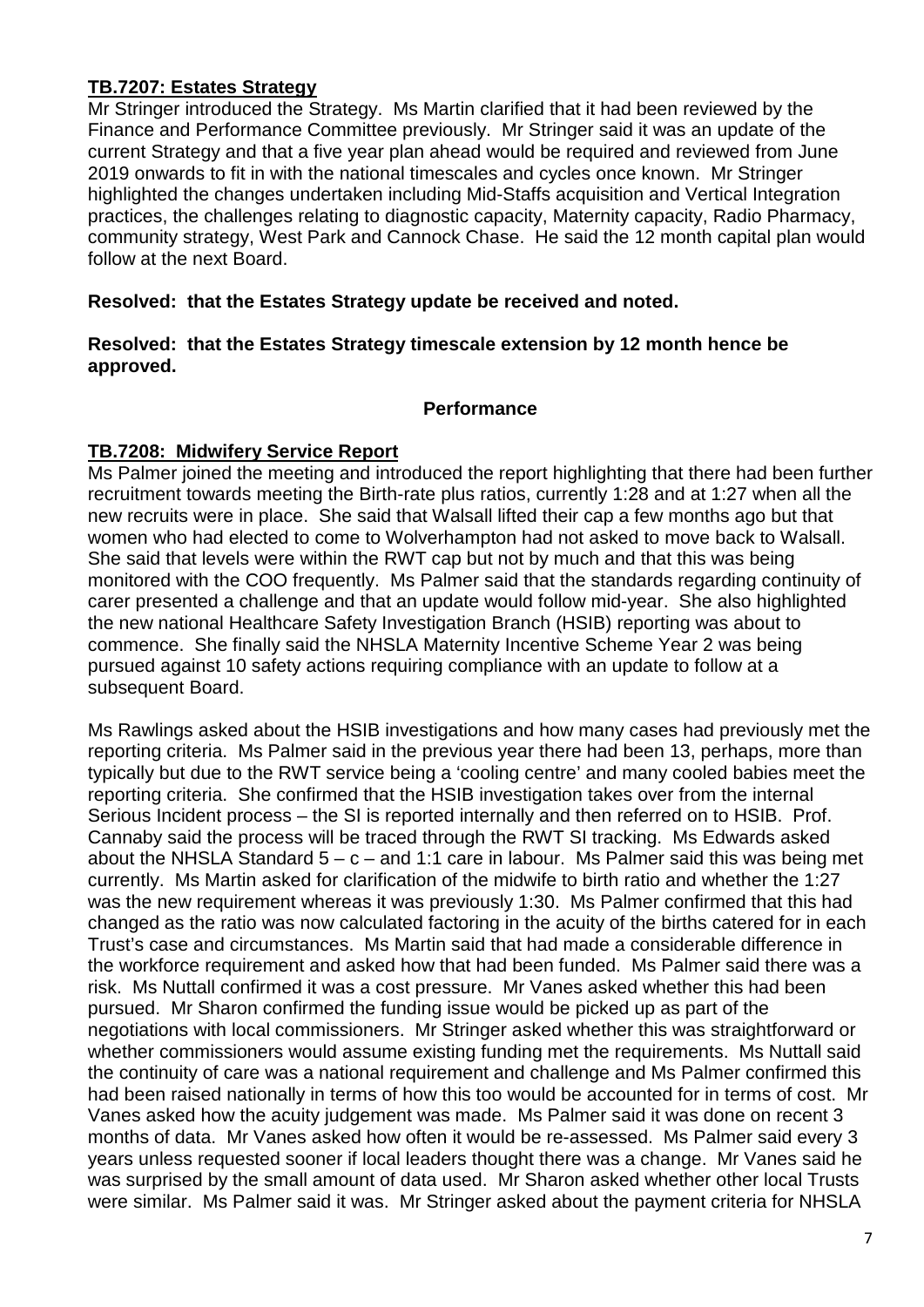and whether it was, as previously, all or nothing for the discount. Mrs Palmer said it was and that local service monitoring was regular and detailed.

#### **Resolved: that the Maternity Service Report be received and noted.**

#### **TB.7209: Financial Report – M8 & 9**

Mr Stringer introduced the reports and highlighted the Month 8 £5.8m deficit including unachieved PSF and STF and by month 9 Q3 payments including PSF resulted in a surplus of £3.8m with accommodations at month 9 including the backdated A&E performance payments.

Mr Stringer said the Finance and Performance Committee had reviewed the reports in considerable detail comprising the adjustments made and the outcome of a review of assets. He said the deficit target from NHSI was £10.6m with actions taken including stops to discretionary spending and restrictions. He highlighted 3 other issues reviewed being vacancy performance, pay award overspend and Cost Improvement Plan performance below target. He said that creditor payments were being managed related to cash availability and was linked to delayed capital payments from the centre under discussion but with PBC currently withheld as part of a national position regarding capital overspend. He said that the Stroke Capital spend was being looked into.

Ms Martin referred to further work on overseas patients income with national team support means it was being managed as well as it could be and the Division 1 Report was well received. She said the meeting was observed by NHSI staff and she was awaiting their written feedback. Mr Dunshea asked about the accommodation with Wolverhampton CCG. Mr Stringer said that he thought agreement was close so the matter would then be resolved. Mr Vanes asked about the variation in predicted indicators on the forecast figures. Mr Stringer said that Q3 month 9 was within requirement but year-end forecast was adrift against the control total. Mr Stringer said he would check the figures and report provided as the headings may not be correct.

**Resolved: that the Month 8 and Month 9 Finance Reports be received and noted.**

#### **Resolved: that the report of the Chair of the Finance and Performance Committee be received and noted.**

#### **TB.7210: Integrated Quality and Performance Report**

Prof. Cannaby referred to a breach of a duty of candour due to human error that had been addressed, a drop in VTE assessment performance that resulted in further input and support to practice, and a small spike in near-miss Radiation incidents that had been reviewed with positive processes in picking up potential errors.

Ms Nuttall highlighted additional capacity that had been put in place for diagnostics including weekends and contracting out but that imaging remained a challenge in Cancer and Cardiology, urgent care performance although below target was an improvement on previous years despite the challenging winter period. Ms Nuttall highlighted a correction to the report in relation to trolley waits and she said that Cancer remained an area of significant challenge with detailed review at Board Committees. She also said that national pathways standards for 28 day diagnostics were being looked at and further detail would follow at a future Board briefing.

#### **Resolved: that the Integrated Quality and Performance Report be received and noted.**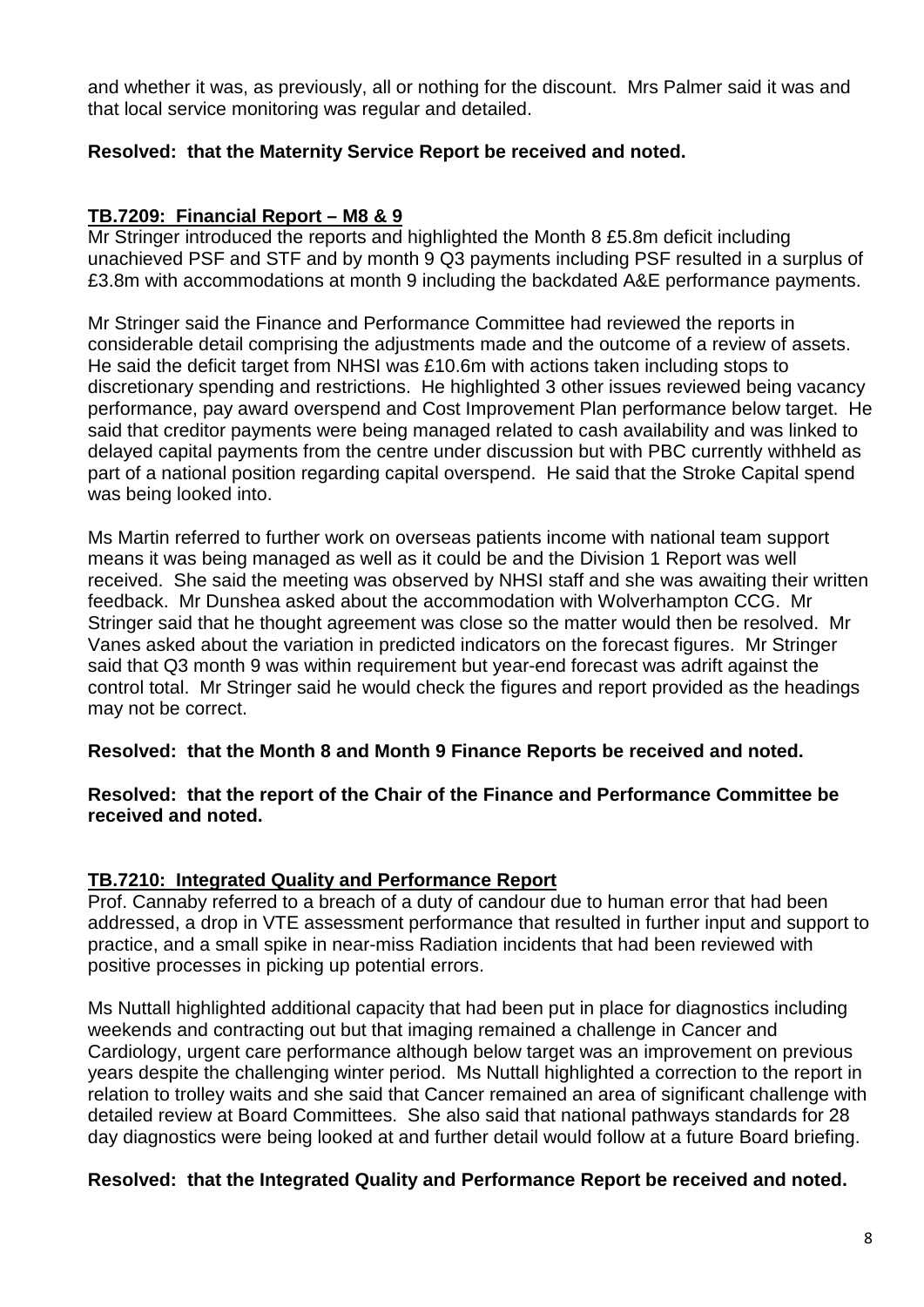### **TB.7211: Executive Workforce Report**

Mr Duffell introduced the report and highlighted the key items of improvements to retention rates, sickness absence and mandatory training rates, and a slight deterioration in vacancy rate against increased establishment, flu vaccination remained in the low 60% with marginal movement and a further recruitment event for surgery with positive potential for recruitment.

Mr Hemans highlighted the anti-bullying campaign review underway and further discussions with University of Wolverhampton regarding participation in their recruitment events plus further work to improve equality and diversity. He also added a slight revision to the Terms of Reference to include a floating executive.

Ms Edwards asked about the Medical workforce figures in the report regarding being repeated. Mr Duffell said these would be corrected. He also referred to the WRES data published with the disability data imminent nationally. Mr Vanes asked about the effect of the cultural ambassador's impact. Mr Duffell said they continued to have a positive impact.

#### **Resolved: that the Executive Workforce Report be received and noted.**

#### **Annual, Six monthly and Quarterly reports**

There were no reports in this section this month.

#### **Governance, Risk and Regulatory**

#### **TB.7212: Chief Nursing Officer (CNO) Governance Report**

Prof. Cannaby introduced the Risks Register that had already been reviewed at Board Committees. Ms Martin asked about the five red risks and that the Risk related to CIP Target had been broadened to all Divisions but had not been changed on the report provided – Prof Cannaby said this would be updated. Ms Martin asked about the risk relating to quality of patient care with reduced manpower and she wondered whether it needed to be specific about remaining areas of concern given the recruitment success, and the second was the risks relating to the communication of test results.

Prof. Cannaby said that there were still pockets of concern relating to workforce with evidence of sustainability from a nursing perspective. Ms Nuttall said other areas had specific issues identified including some consultant manpower issues. Ms Nuttall said she would review these risks. Dr Odum said that the testing reporting infrastructure was available including urgent reporting with an audit being completed. He said that the results of imaging was good but that the area of challenge was the reviewing and filing the results that was not being adequately followed at present and there was focussed work to improve this position. He highlighted that the preferred review and filing systems were different and that in the near future one option would be removed. Ms Martin asked when audit based assurance of improvement would be available. Dr Odum said by the April Board meeting.

**Action:** Dr Odum to provide audit based assurance regarding the improvement in the filing of images.

#### **Resolved: that the Chief Nursing Officer (CNO) Governance Report be received and noted.**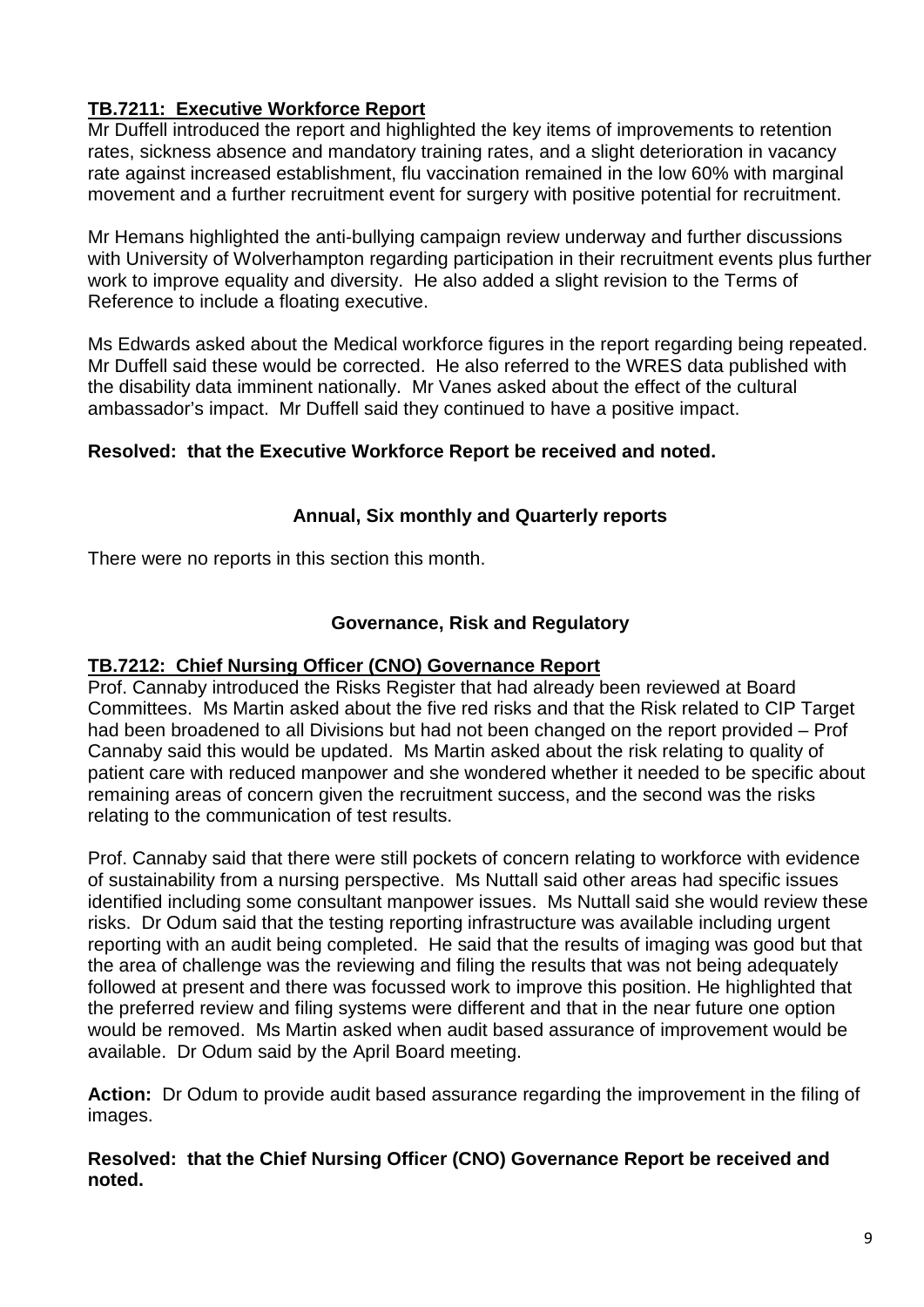#### **TB.7213: CNO Report**

Prof. Cannaby introduced the report and highlighted the continued increase in Nursing Student placements undertaken from University of Wolverhampton with consequent increase in student nurse numbers, recent peer reviews in haematology and oncology with maternity in March 2019 with reports to follow, the increased outreach work of the patient experience team and the positive impact of the Nursing Newsletter well received by staff and others. Mr Vanes said he was impressed by the standard and content of the Newsletter.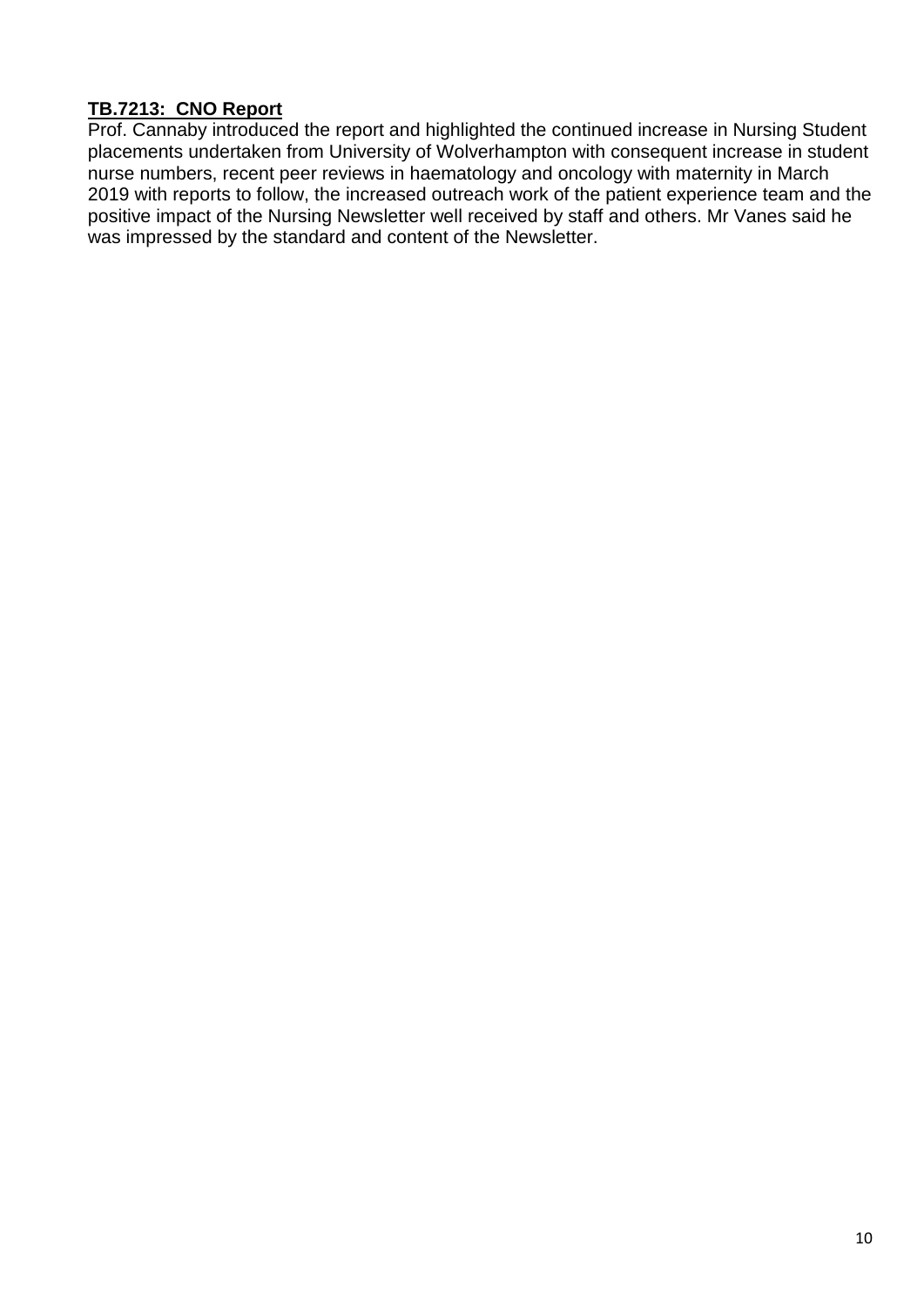Mr Dunshea said he would like to see the information across all the professional groups including the AHP's and others. Prof. Cannaby confirmed she was in discussions with colleagues to address this and that Medical Staff were contributing to the Nursing Newsletter.

#### **Resolved: that the Chief Nursing Officer Report be received and noted.**

#### **TB.7214: Board Assurance Framework (BAF)**

Mr Vanes confirmed that the BAF Risks had been reviewed at the appropriate Board Committee's.

#### **Resolved: that the Board Assurance Framework be received and noted.**

#### **TB.7215: Board Attendance Return**

Mr Vanes confirmed that Dr Darby had stepped down as an Associate Non-executive Director and that the process to recruit was underway. Mr Dunshea asked whether there was clarity regarding Ms Etches future role at RWT. Mr Sharon confirmed that the work at Dudley was to the end of March 2019 at present.

**Action:** that Mr Loughton clarifies the future role of Ms Etches at RWT.

#### **Resolved: that the Board Attendance Return be received and noted.**

#### **TB.7216: CQC Action Plan/Compliance Report**

Prof. Cannaby introduced the report and highlighted the risks related to Mandatory Training rates that were being addressed.

#### **Resolved: that the CQC Action Plan and Compliance Report be received and noted.**

#### **Feedback from Board Committees**

#### **TB.7217: Chairs Report of the Trust Management Committee of 25 January 2019**

**Resolved: that the Chairs Report of the Trust Management Committee of 25 January 2019 be received and noted.**

#### **TB.7218: Chairs Report of the Finance & Performance Committee of 19 December 2018 and 23 January 2019**

**Resolved: that the Chairs Report of the Finance & Performance Committee of 19 December 2018 and 23 January 2019 be received and noted.**

#### **TB.7219: Agreed Terms of Reference of the Finance and Performance Committee**

**Resolved: that the Agreed Terms of Reference of the Finance and Performance Committee be received and noted.**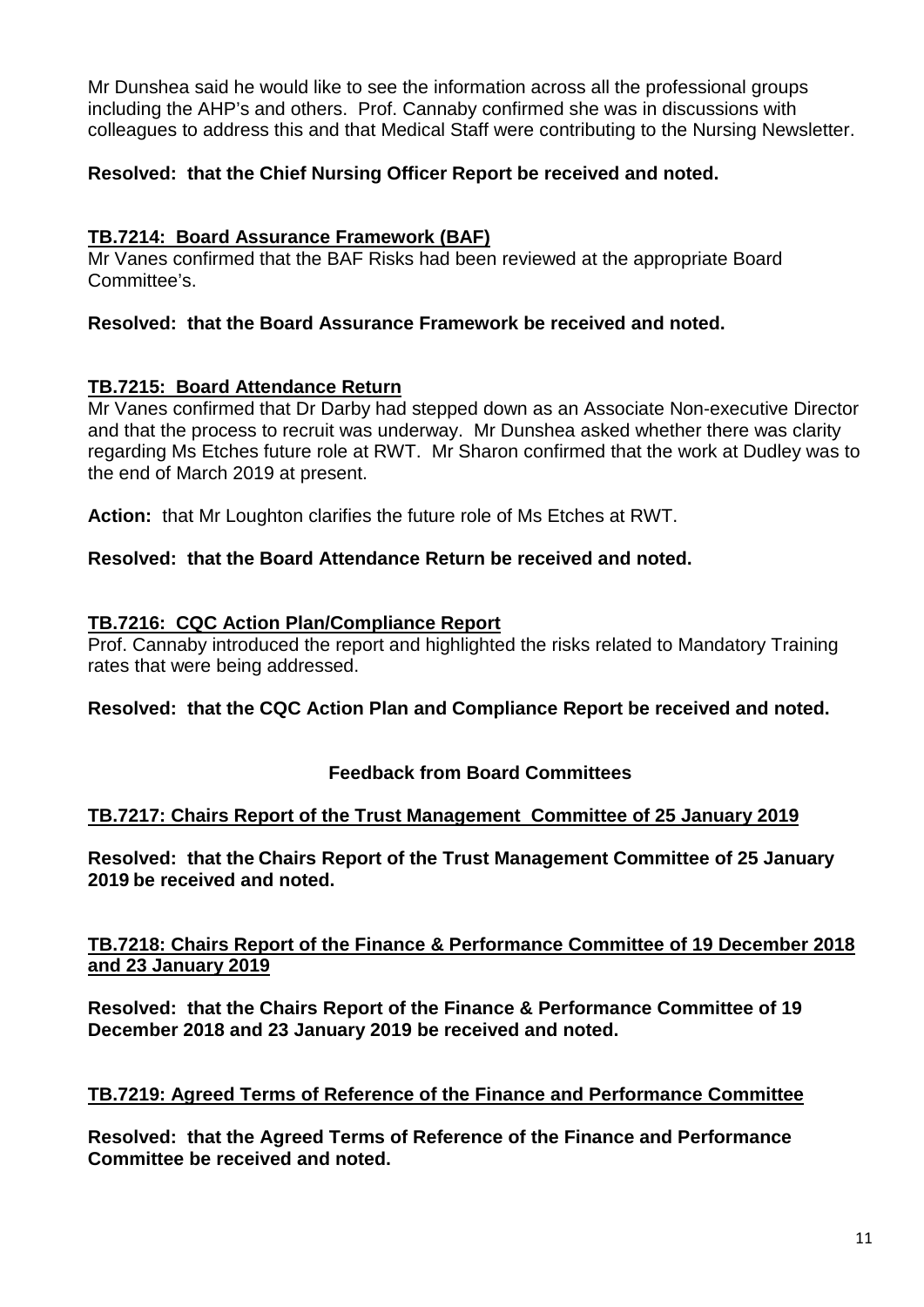#### **TB.7220: Chairs Report of the Quality Governance and Assurance Committee (QGAC) of 23 January 2019**

**Resolved: that the Chairs Report of the Quality Governance and Assurance Committee (QGAC) of 23 January 2019 be received and noted.**

#### **TB.7221: Chairs Report of the Audit Committee of 6 December 2018**

**Resolved: that the Chairs Report of the Audit Committee of 6 December 2018 be received and noted.**

**TB.7222: Chairs Report of the Workforce Organisational Development Committee (WODC) of 19 December 2018**

**Resolved: that the Chairs Report of the Workforce Organisational Development Committee (WODC) of 19 December 2018 be received and noted.**

**TB.7223: Agreed Terms of Reference of the Workforce Organisational Development Committee (WODC)**

**Resolved: that the Agreed Terms of Reference of the Workforce Organisational Development Committee (WODC) be received and noted.**

**Minutes from Committees in respect of which the Chair's report has already been submitted to the Board:**

#### **TB.7224: Approved Minutes of the Trust Management Committee of 23 November 2018**

**Resolved: that the Approved Minutes of the Trust Management Committee of 23 November 2018 be received and noted.**

#### **TB.7225: Approved Minutes of the Finance and Performance Committee of 21 November 2018 and 19 December 2018**

**Resolved: that the Approved Minutes of the Finance and Performance Committee of 21 November 2018 and 19 December 2018 be received and noted.**

#### **TB.7226: Approved Minutes of the QGAC Committee of 21 November 2018**

**Resolved: that the Approved Minutes of the QGAC Committee of 21 November 2018 be received and noted.**

#### **TB.7227: Approved Minutes of the Audit Committee of 24 September 2018**

**Resolved: that the Approved Minutes of the Audit Committee of 24 September 2018 be received and noted.**